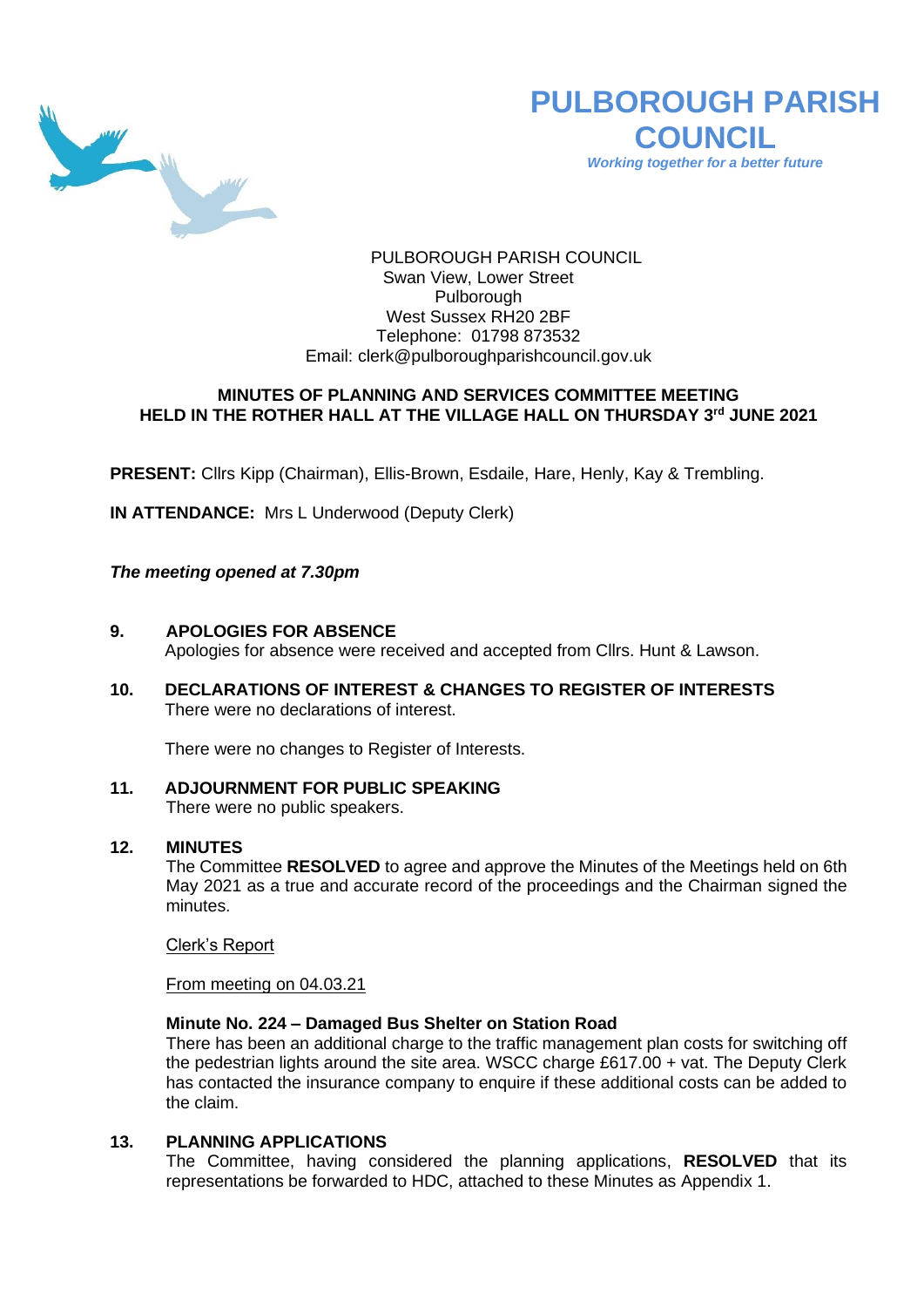## **14. PLANNING APPLICATIONS DECISIONS**

Members received details of planning decisions and enforcements since the last meeting.

## **15. RESIDENT REQUEST**

Members received a resident request to install a bus shelter at the bus-stop in New Place Road. The Deputy Clerk advised that the Parish Council could apply to WSCC Highways for S106 funding again, as was done for the most recently installed bus shelters. Members **RESOLVED** to **AGREE** to this request and apply for funding accordingly.

Members also received one quotation to give an idea of the cost of an Arun Cantilever shelter, totalling £5865.00 + vat. Members **AGREED** to that design of bus shelter and **AGREED** to that amount as the spending limit for the installation – the Deputy Clerk will have to obtain two other quotations and will proceed with the most competitive cost.

#### **16. CORRESPONDENCE**

#### **HDC**

- Compliance cases for  $26<sup>th</sup>$  April  $2<sup>nd</sup>$  May 3rd 9th May and 17<sup>th</sup>-23<sup>rd</sup> May. Copied to Committee.
- Notification of a Tree Preservation Order for The Ramblers, Church Place, Pulborough. Copied to Committee.
- Notification of street naming and numbering 30.05.21. Copied to Committee.
- Appeal decision for DC/20/1939 Hill Copse House, Hill Farm Lane, Codmore Hill. Copied to Committee.

#### **Environment Agency Notification**

Advice that the Environment Agency is launching a flooding action plan.

## **WSALC**

Notification from WSALC that the Ministry for Housing, Communities & Local Government recently launched a consultation into electronic communications infrastructure that NALC will be responding to. The consultation deadline is 21.05.21, which was too late for any Parish Council meetings.

#### **Newsletters/News Releases**

- West Sussex Rail User Association May newsletter.
- West Sussex Fire & Rescue Service 'Follow Up visit recognises West Sussex F&R Service's continued 'significant' improvement.
- WSCC 'Do you look after someone? Find out how you can get support in West Sussex'.

## **17. PAYMENTS**

The following payments were approved and signed by two authorised signatories:

| Pickup Town Planning (from Pav Refurb | 960.00   |
|---------------------------------------|----------|
| EMR)                                  |          |
| <b>Business Stream</b>                | 43.89    |
| Burgess & Randall Ltd                 | 20.94    |
| <b>Pulborough Social Centre</b>       | 28.35    |
| <b>Lakers Builders Merchant</b>       | 7.02     |
| <b>WSCC</b>                           | 8,795.11 |
| Mrs L Underwood                       | 7.96     |
|                                       | 35.00    |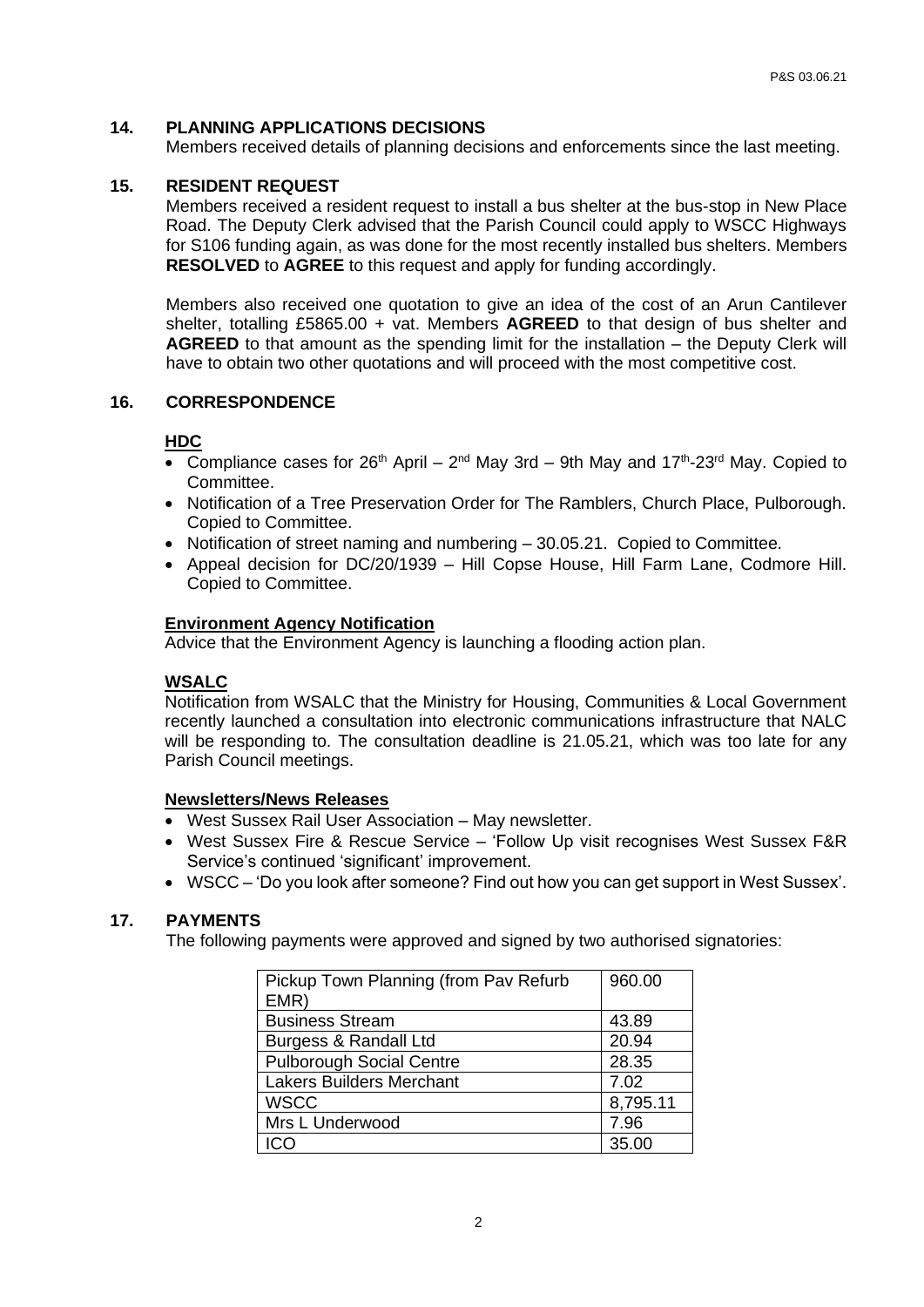## *The meeting closed at 8.20pm*

………………………………..Chairman

……………………………………Date